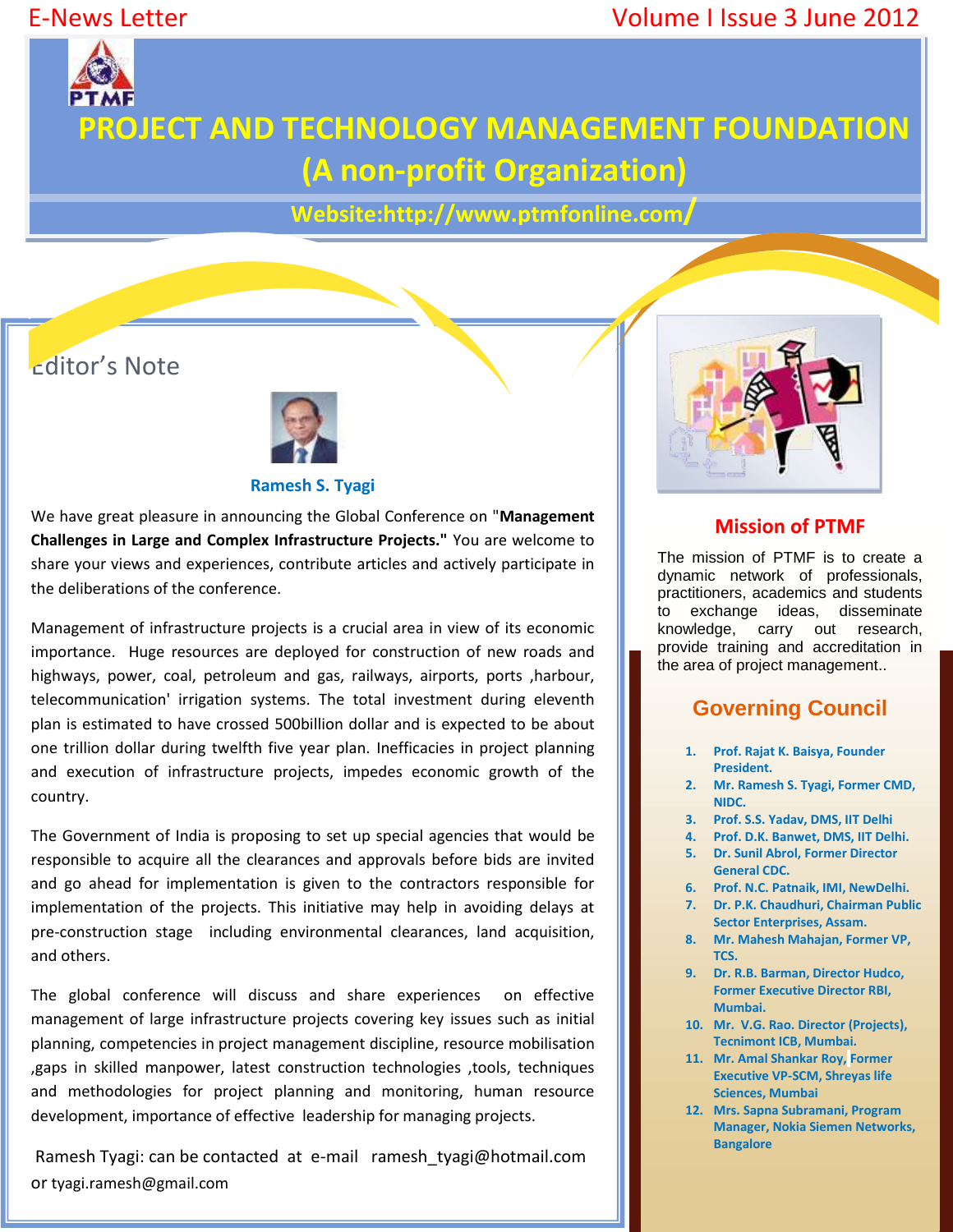# E-News Letter Volume I Issue 3 June 2012



# Roads

The Road Transport and Highways sector is yet to achieve its target of building 20 km of roads a day due to delays in land acquisition and green hurdles Besides poor performance of **Contractors** 

( The Economic Survey 2011-12 )

# **Power**



# Highlights of infrastructure projects in India

Thirteen projects in road transport are expected to have cost overruns of...61 per centThe flash report for the month of October 2011 tracks the progress of 583 projects in different sectors. Out of these...235 are delayed... Maximum number of projects delayed relate to road transport and highways (90)The survey said that as against the estimated public and private-sector investment of about Rs 1,52,201 crore during the 11th Plan (2007-12), the total investment requirement during the 12th Plan in the central sector for roads would be about Rs 6,11,344 crores.

(SOURCE: MyDigitalFC.com | Financial Chronicle 2012-03-15 11:17:00)

The eleventh five year plan target was additional power generation capacity of 78000 MW. Against This target, additional power generation capacity will be lower than 50,000 MW. As per one estimate, there are 58 clearances required from various authorities and agencies for setting up a power project in India.

Reaching electricity to all in Rural Sector under Rajiv Gandhi Grammin Vidyutikaran Yojna (RGGVY) was the target set under eleventh five year plan . Power for all target has not been achieved.

Power is most crucial for economic development of the country. MSMEs (Medium small and micro enterprises are hit hard due to inadequate availability of power. MSMEs contribute almost 8 percent of GDP, 45 percent to manufacturing output and 40 percent to its export.



## GLOBAL CONFERENCE

on

**Management Challenges in Large and Complex Infrastructure Projects**

Venue: New Delhi

Date: 17th & 18th November 2012

In association with

**Delhi Management Association(DMA)**

**And**

**LENS LIVING LABORATORY(Slovenia ) & NETLIPSE (Netherland )**

(Overseas Collaborators of PTMF)

Contacts :

**PTMF**

E-mail:, info@ptmfonline.com

ptmanagementfoundation@gmail. com

Web: www.ptmfonline.com/

**DMA**

E-mail: info@dmadelhi.org or dmadelhi@sify.com).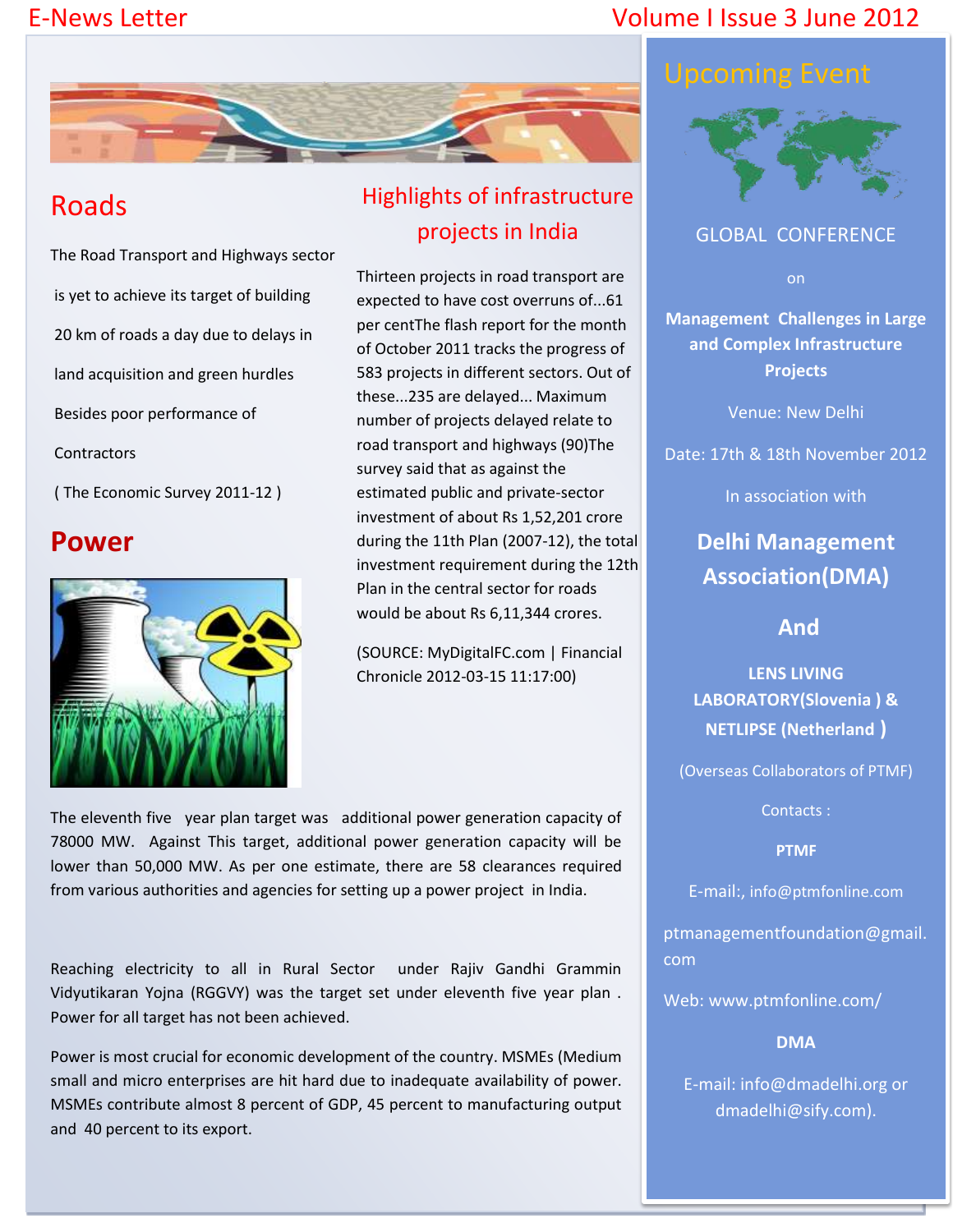## **New Members**

#### **Corporate Life Members**

- Strategic Consulting Group Pvt Ltd,
- Oil India Ltd (PSU)

#### **Individual Life Members**

- Dr S. Prakash Tiwari FNAAS, Former Vice Chancello SK Raj Agri University,
- Mr Arvind Gautam, BE, MBA, LLB,Head of Operations, Caparo Engineering India Ltd,,Gurgaon
- Mr Vaibhav Pisal , B.Tech, Engineer, Isolux Corsan India Pvt Ltd Gurgaon
- Dr( Ms) Anuradha Dafal , B.Sc, MBBS, MD (Radiology) , Bhopal
- Ms Mrinilika Singh Dev, MBA , Strategist, Google Online Pvt Ltd
- Mr Siddarth Tiwari, MBA, Program Manager (Training & Development) Google Online PvtLtd
- Mr Mrinmoy Kanti Das, BE, MBA, Senior Manager (Materials Management), ONGC, Khartoum, Suda
- Ms Susmita Paul, BE, MBA, Assistant Professor(Operations Management),Jaipuria Institute of Management , Noida
- Dr Ganesh Das Head of Customer Service and Strategy cell at NDPL ( NewDelhi Power)

#### **Individual Members**

- Dr Somnath Chakrabarti, BE, MBA, Ph.D ,Associate Professor (Marketing) IMT Ghaziabad
- Dr Gautam Sen -Former Head of Quality Management at ICI Ltd
- Mr R.B Srivastava- Regional Manager at SIMS Recycling Solutions
- Dr K. Venkatasubramanianmanagement consultant
- Mr Pankaj Priya, Associate Professor of Marketing at Birla Institute of Technology & Management, Noida

# **Eligibility**

#### **Fellow Members**

Eminent professionals in the field of project management will be awarded fellowship by the foundation.

#### **Corporate Members**

Corporate bodies in the public and private sector will be inducted as members of the foundation. The corporate members will be categorised as large, medium and small depending on the size and turnover of the organisation.

#### **Institutional Members**

Institutions dealing in education or application of project management such as business schools, NGOs, institutions dealing with development programs etc. will be inducted as institutional members

**Individual Member**: This category of membership is open to those who have been engaged in project management practice either as an individual or an employee of an organisation for at least three years, or as faculty for at least one year in a Business School/Engineering college recognized by the All India Council for Technical Education (AICTE).He/she should be over 25 years of age and possess suitable educational qualifications.

# E-News Letter Volume I Issue 3 June 2012

## **Quotes**

"Time is the scarcest resource and unless it is managed, nothing else can be managed."- **Peter Drucker**

"Nothing happens until something moves." **Albert Einstein**

"The two greatest tyrants on earth arechance and time.**" Philosopher Johann Gotthelf Herder**

"Do what you can, with what you have, where you are." **Theodore Roosevelt**

"The secret of life is to have a task, something you devote your entire life to, something you bring everything to , every minute of the day for the rest of your life. And the most important thing is, it must be something you cannot possibly complete."- --

#### --**Henry Moore, Sculptor**

"Many people fail in life, not for lack of ability or brains or even courage but simply because they never organized their energies around a goal ."

#### **Elbert Hubbard Writer and craftsman 1856-1915**

" Let me tell you the secret that hassled me to my goal. My strength lies solely in my tenacity." **–Louis Pasteur**